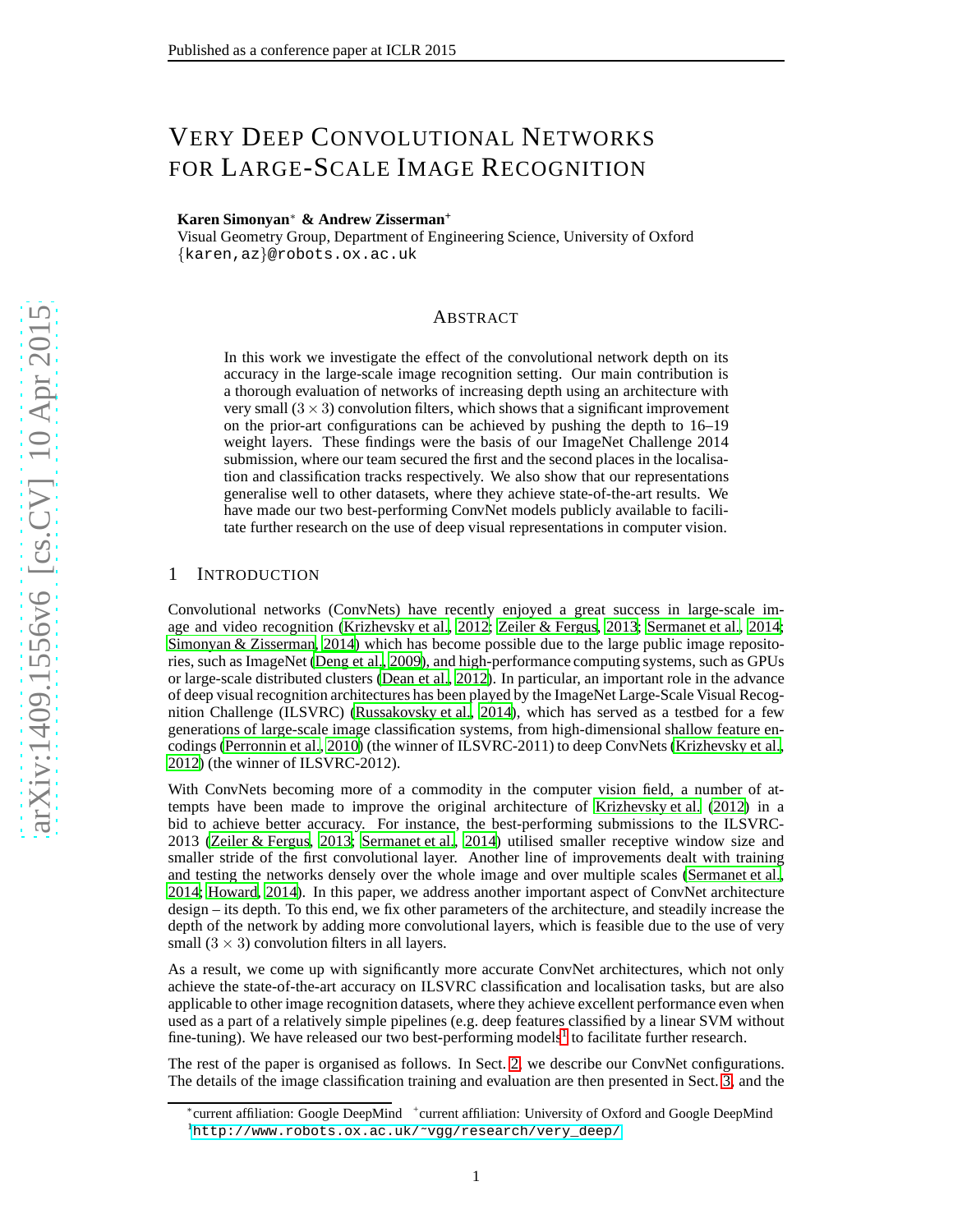configurations are compared on the ILSVRC classification task in Sect. [4.](#page-4-0) Sect. [5](#page-7-0) concludes the paper. For completeness, we also describe and assess our ILSVRC-2014 object localisation system in Appendix [A,](#page-9-4) and discuss the generalisation of very deep features to other datasets in Appendix [B.](#page-10-0) Finally, Appendix [C](#page-13-0) contains the list of major paper revisions.

# <span id="page-1-0"></span>2 CONVNET CONFIGURATIONS

To measure the improvement brought by the increased ConvNet depth in a fair setting, all our ConvNet layer configurations are designed using the same principles, inspired by [Ciresan et al.](#page-8-5) [\(2011\)](#page-8-5); [Krizhevsky et al.](#page-8-0) [\(2012\)](#page-8-0). In this section, we first describe a generic layout of our ConvNet configurations (Sect. [2.1\)](#page-1-1) and then detail the specific configurations used in the evaluation (Sect. [2.2\)](#page-1-2). Our design choices are then discussed and compared to the prior art in Sect. [2.3.](#page-1-3)

# <span id="page-1-1"></span>2.1 ARCHITECTURE

During training, the input to our ConvNets is a fixed-size  $224 \times 224$  RGB image. The only preprocessing we do is subtracting the mean RGB value, computed on the training set, from each pixel. The image is passed through a stack of convolutional (conv.) layers, where we use filters with a very small receptive field:  $3 \times 3$  (which is the smallest size to capture the notion of left/right, up/down, center). In one of the configurations we also utilise  $1 \times 1$  convolution filters, which can be seen as a linear transformation of the input channels (followed by non-linearity). The convolution stride is fixed to 1 pixel; the spatial padding of conv. layer input is such that the spatial resolution is preserved after convolution, i.e. the padding is 1 pixel for  $3 \times 3$  conv. layers. Spatial pooling is carried out by five max-pooling layers, which follow some of the conv. layers (not all the conv. layers are followed by max-pooling). Max-pooling is performed over a  $2 \times 2$  pixel window, with stride 2.

A stack of convolutional layers (which has a different depth in different architectures) is followed by three Fully-Connected (FC) layers: the first two have 4096 channels each, the third performs 1000 way ILSVRC classification and thus contains 1000 channels (one for each class). The final layer is the soft-max layer. The configuration of the fully connected layers is the same in all networks.

All hidden layers are equipped with the rectification (ReLU [\(Krizhevsky et al., 2012\)](#page-8-0)) non-linearity. We note that none of our networks (except for one) contain Local Response Normalisation (LRN) normalisation [\(Krizhevsky et al., 2012\)](#page-8-0): as will be shown in Sect. [4,](#page-4-0) such normalisation does not improve the performance on the ILSVRC dataset, but leads to increased memory consumption and computation time. Where applicable, the parameters for the LRN layer are those of [\(Krizhevsky et al.](#page-8-0), [2012\)](#page-8-0).

## <span id="page-1-2"></span>2.2 CONFIGURATIONS

The ConvNet configurations, evaluated in this paper, are outlined in Table [1,](#page-2-0) one per column. In the following we will refer to the nets by their names (A–E). All configurations follow the generic design presented in Sect. [2.1,](#page-1-1) and differ only in the depth: from 11 weight layers in the network A (8 conv. and 3 FC layers) to 19 weight layers in the network E (16 conv. and 3 FC layers). The width of conv. layers (the number of channels) is rather small, starting from 64 in the first layer and then increasing by a factor of 2 after each max-pooling layer, until it reaches 512.

In Table [2](#page-2-1) we report the number of parameters for each configuration. In spite of a large depth, the number of weights in our nets is not greater than the number of weights in a more shallow net with larger conv. layer widths and receptive fields (144M weights in [\(Sermanet et al., 2014\)](#page-9-1)).

## <span id="page-1-3"></span>2.3 DISCUSSION

Our ConvNet configurations are quite different from the ones used in the top-performing entries of the ILSVRC-2012 [\(Krizhevsky et al., 2012\)](#page-8-0) and ILSVRC-2013 competitions [\(Zeiler & Fergus,](#page-9-0) [2013;](#page-9-0) [Sermanet et al., 2014\)](#page-9-1). Rather than using relatively large receptive fields in the first conv. layers (e.g.  $11 \times 11$  with stride 4 in [\(Krizhevsky et al., 2012\)](#page-8-0), or  $7 \times 7$  with stride 2 in [\(Zeiler & Fergus,](#page-9-0) [2013;](#page-9-0) [Sermanet et al.](#page-9-1), [2014](#page-9-1))), we use very small  $3 \times 3$  receptive fields throughout the whole net, which are convolved with the input at every pixel (with stride 1). It is easy to see that a stack of two  $3 \times 3$  conv. layers (without spatial pooling in between) has an effective receptive field of  $5 \times 5$ ; three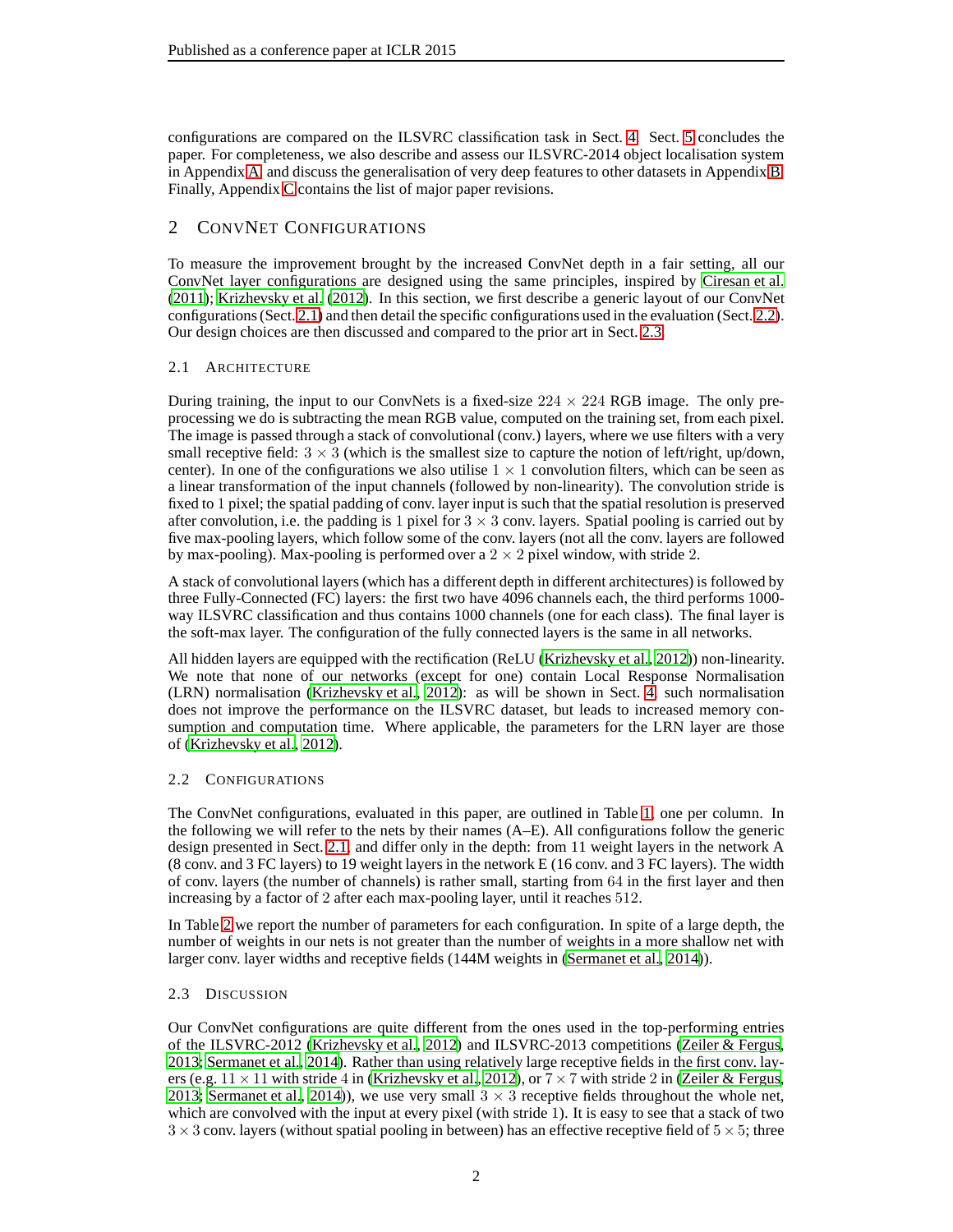<span id="page-2-0"></span>

| ConvNet Configuration         |                               |             |                                     |                |             |  |
|-------------------------------|-------------------------------|-------------|-------------------------------------|----------------|-------------|--|
| $\mathsf{A}$                  | A-LRN                         | B           | $\overline{C}$                      | $\overline{D}$ | E           |  |
| 11 weight                     | 11 weight                     | 13 weight   | 16 weight                           | 16 weight      | 19 weight   |  |
| layers                        | layers                        | layers      | layers                              | layers         | layers      |  |
|                               |                               |             | input ( $224 \times 224$ RGB image) |                |             |  |
| $conv3-64$                    | $conv3-64$                    | $conv3-64$  | $conv3-64$                          | $conv3-64$     | $conv3-64$  |  |
|                               | <b>LRN</b>                    | $conv3-64$  | $conv3-64$                          | $conv3-64$     | $conv3-64$  |  |
|                               |                               |             | maxpool                             |                |             |  |
| $conv3-128$                   | $conv3-128$                   | $conv3-128$ | $conv3-128$                         | $conv3-128$    | $conv3-128$ |  |
|                               |                               | conv3-128   | $conv3-128$                         | $conv3-128$    | $conv3-128$ |  |
|                               |                               |             | maxpool                             |                |             |  |
| $conv3-256$                   | $\overline{\text{conv3-256}}$ | $conv3-256$ | $conv3-256$                         | $conv3-256$    | $conv3-256$ |  |
| $conv3-256$                   | $conv3-256$                   | $conv3-256$ | $conv3-256$                         | $conv3-256$    | $conv3-256$ |  |
|                               |                               |             | conv1-256                           | conv3-256      | $conv3-256$ |  |
|                               |                               |             |                                     |                | conv3-256   |  |
|                               |                               |             | maxpool                             |                |             |  |
| $conv3-512$                   | $conv3-512$                   | $conv3-512$ | $conv3-512$                         | $conv3-512$    | $conv3-512$ |  |
| $conv3-512$                   | $conv3-512$                   | $conv3-512$ | $conv3-512$                         | $conv3-512$    | $conv3-512$ |  |
|                               |                               |             | conv1-512                           | conv3-512      | $conv3-512$ |  |
|                               |                               |             |                                     |                | conv3-512   |  |
|                               |                               |             | maxpool                             |                |             |  |
| $\overline{\text{conv3-512}}$ | $conv3-512$                   | $conv3-512$ | $conv3-512$                         | $conv3-512$    | $conv3-512$ |  |
| $conv3-512$                   | $conv3-512$                   | $conv3-512$ | $conv3-512$                         | $conv3-512$    | $conv3-512$ |  |
|                               |                               |             | conv1-512                           | conv3-512      | $conv3-512$ |  |
|                               |                               |             |                                     |                | conv3-512   |  |
|                               |                               |             | maxpool                             |                |             |  |
|                               | FC-4096                       |             |                                     |                |             |  |
|                               | FC-4096                       |             |                                     |                |             |  |
|                               |                               |             | FC-1000                             |                |             |  |
| soft-max                      |                               |             |                                     |                |             |  |

Table 1: **ConvNet configurations** (shown in columns). The depth of the configurations increases from the left (A) to the right (E), as more layers are added (the added layers are shown in bold). The convolutional layer parameters are denoted as "conv $\langle$ receptive field size $\rangle$ - $\langle$ number of channels $\rangle$ ". The ReLU activation function is not shown for brevity.

<span id="page-2-1"></span>Table 2: **Number of parameters** (in millions).

| <b>Network</b>       | А<br>д |       |      |  |
|----------------------|--------|-------|------|--|
| Number of parameters |        | 1 J J | - 34 |  |

such layers have a  $7 \times 7$  effective receptive field. So what have we gained by using, for instance, a stack of three  $3 \times 3$  conv. layers instead of a single  $7 \times 7$  layer? First, we incorporate three non-linear rectification layers instead of a single one, which makes the decision function more discriminative. Second, we decrease the number of parameters: assuming that both the input and the output of a three-layer 3  $\times$  3 convolution stack has C channels, the stack is parametrised by 3  $(3^2C^2) = 27C^2$ weights; at the same time, a single  $7 \times 7$  conv. layer would require  $7^2C^2 = 49C^2$  parameters, i.e.  $81\%$  more. This can be seen as imposing a regularisation on the 7  $\times$  7 conv. filters, forcing them to have a decomposition through the  $3 \times 3$  filters (with non-linearity injected in between).

The incorporation of  $1 \times 1$  conv. layers (configuration C, Table [1\)](#page-2-0) is a way to increase the nonlinearity of the decision function without affecting the receptive fields of the conv. layers. Even though in our case the  $1 \times 1$  convolution is essentially a linear projection onto the space of the same dimensionality (the number of input and output channels is the same), an additional non-linearity is introduced by the rectification function. It should be noted that  $1 \times 1$  conv. layers have recently been utilised in the "Network in Network" architecture of [Lin et al. \(2014](#page-8-6)).

Small-size convolution filters have been previously used by [Ciresan et al. \(2011\)](#page-8-5), but their nets are significantly less deep than ours, and they did not evaluate on the large-scale ILSVRC dataset. [Goodfellow et al.](#page-8-7) [\(2014\)](#page-8-7) applied deep ConvNets (11 weight layers) to the task of street number recognition, and showed that the increased depth led to better performance. GoogLeNet [\(Szegedy et al.](#page-9-5), [2014\)](#page-9-5), a top-performing entry of the ILSVRC-2014 classification task, was developed independently of our work, but is similar in that it is based on very deep ConvNets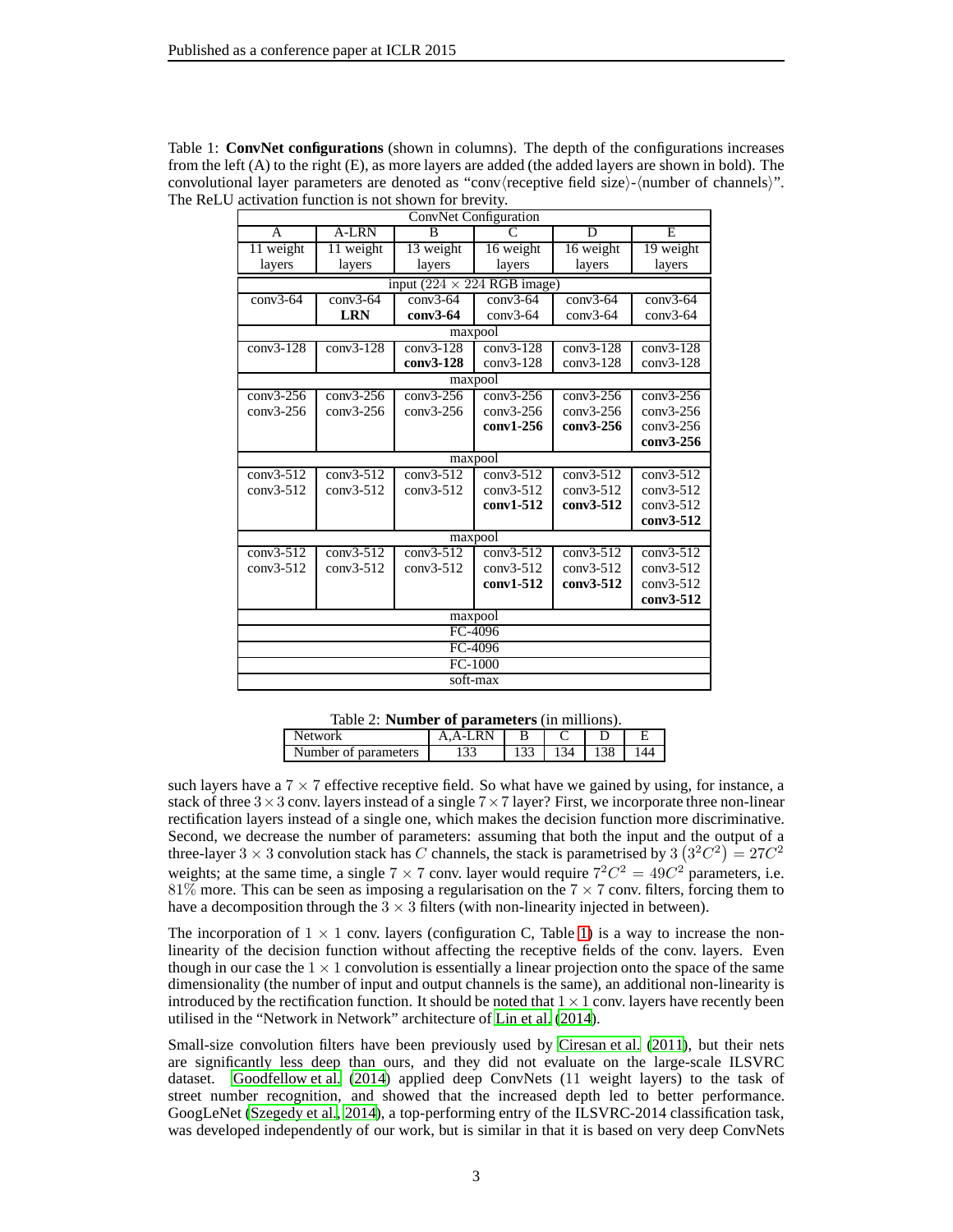(22 weight layers) and small convolution filters (apart from  $3 \times 3$ , they also use  $1 \times 1$  and  $5 \times 5$ convolutions). Their network topology is, however, more complex than ours, and the spatial resolution of the feature maps is reduced more aggressively in the first layers to decrease the amount of computation. As will be shown in Sect. [4.5,](#page-6-0) our model is outperforming that of [Szegedy et al.](#page-9-5) [\(2014\)](#page-9-5) in terms of the single-network classification accuracy.

# <span id="page-3-0"></span>3 CLASSIFICATION FRAMEWORK

<span id="page-3-1"></span>In the previous section we presented the details of our network configurations. In this section, we describe the details of classification ConvNet training and evaluation.

# 3.1 TRAINING

The ConvNet training procedure generally follows [Krizhevsky et al.](#page-8-0) [\(2012\)](#page-8-0) (except for sampling the input crops from multi-scale training images, as explained later). Namely, the training is carried out by optimising the multinomial logistic regression objective using mini-batch gradient descent (based on back-propagation [\(LeCun et al., 1989](#page-8-8))) with momentum. The batch size was set to 256, momentum to 0.9. The training was regularised by weight decay (the  $L_2$  penalty multiplier set to 5 · 10<sup>−</sup><sup>4</sup> ) and dropout regularisation for the first two fully-connected layers (dropout ratio set to 0.5). The learning rate was initially set to  $10^{-2}$ , and then decreased by a factor of 10 when the validation set accuracy stopped improving. In total, the learning rate was decreased 3 times, and the learning was stopped after 370K iterations (74 epochs). We conjecture that in spite of the larger number of parameters and the greater depth of our nets compared to [\(Krizhevsky et al.](#page-8-0), [2012](#page-8-0)), the nets required less epochs to converge due to (a) implicit regularisation imposed by greater depth and smaller conv. filter sizes; (b) pre-initialisation of certain layers.

The initialisation of the network weights is important, since bad initialisation can stall learning due to the instability of gradient in deep nets. To circumvent this problem, we began with training the configuration A (Table [1\)](#page-2-0), shallow enough to be trained with random initialisation. Then, when training deeper architectures, we initialised the first four convolutional layers and the last three fullyconnected layers with the layers of net A (the intermediate layers were initialised randomly). We did not decrease the learning rate for the pre-initialised layers, allowing them to change during learning. For random initialisation (where applicable), we sampled the weights from a normal distribution with the zero mean and  $10^{-2}$  variance. The biases were initialised with zero. It is worth noting that after the paper submission we found that it is possible to initialise the weights without pre-training by using the random initialisation procedure of [Glorot & Bengio \(2010\)](#page-8-9).

To obtain the fixed-size  $224 \times 224$  ConvNet input images, they were randomly cropped from rescaled training images (one crop per image per SGD iteration). To further augment the training set, the crops underwent random horizontal flipping and random RGB colour shift [\(Krizhevsky et al., 2012](#page-8-0)). Training image rescaling is explained below.

**Training image size.** Let S be the smallest side of an isotropically-rescaled training image, from which the ConvNet input is cropped (we also refer to  $S$  as the training scale). While the crop size is fixed to 224  $\times$  224, in principle S can take on any value not less than 224: for  $S = 224$  the crop will capture whole-image statistics, completely spanning the smallest side of a training image; for  $S \gg 224$  the crop will correspond to a small part of the image, containing a small object or an object part.

We consider two approaches for setting the training scale  $S$ . The first is to fix  $S$ , which corresponds to single-scale training (note that image content within the sampled crops can still represent multiscale image statistics). In our experiments, we evaluated models trained at two fixed scales:  $S =$ 256 (which has been widely used in the prior art [\(Krizhevsky et al., 2012](#page-8-0); [Zeiler & Fergus, 2013](#page-9-0); [Sermanet et al., 2014\)](#page-9-1)) and  $S = 384$ . Given a ConvNet configuration, we first trained the network using  $S = 256$ . To speed-up training of the  $S = 384$  network, it was initialised with the weights pre-trained with  $S = 256$ , and we used a smaller initial learning rate of  $10^{-3}$ .

The second approach to setting  $S$  is multi-scale training, where each training image is individually rescaled by randomly sampling S from a certain range  $[S_{min}, S_{max}]$  (we used  $S_{min} = 256$  and  $S_{max} = 512$ ). Since objects in images can be of different size, it is beneficial to take this into account during training. This can also be seen as training set augmentation by scale jittering, where a single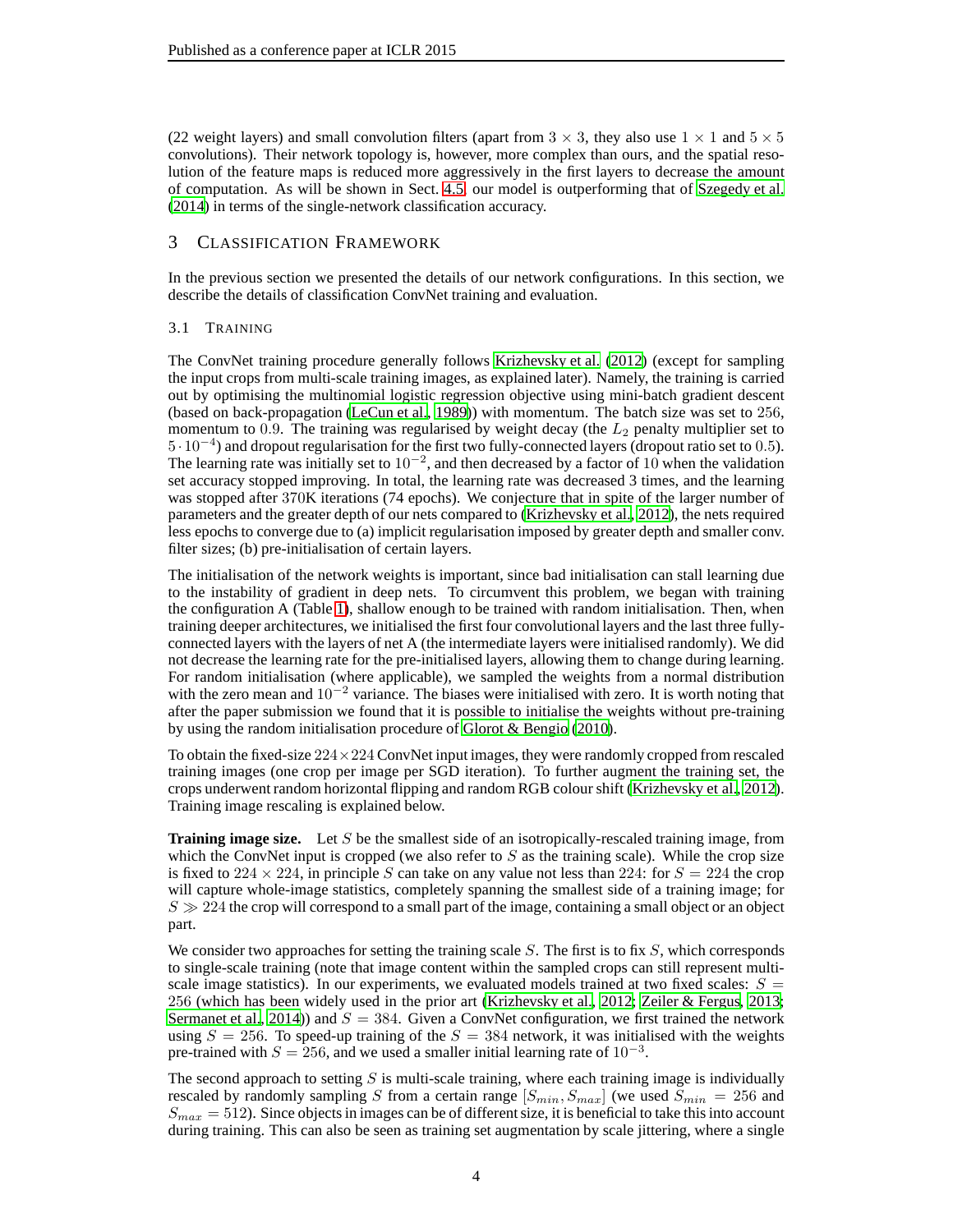model is trained to recognise objects over a wide range of scales. For speed reasons, we trained multi-scale models by fine-tuning all layers of a single-scale model with the same configuration, pre-trained with fixed  $S = 384$ .

# <span id="page-4-1"></span>3.2 TESTING

At test time, given a trained ConvNet and an input image, it is classified in the following way. First, it is isotropically rescaled to a pre-defined smallest image side, denoted as Q (we also refer to it as the test scale). We note that  $Q$  is not necessarily equal to the training scale  $S$  (as we will show in Sect. [4,](#page-4-0) using several values of  $Q$  for each  $S$  leads to improved performance). Then, the network is applied densely over the rescaled test image in a way similar to [\(Sermanet et al.](#page-9-1), [2014\)](#page-9-1). Namely, the fully-connected layers are first converted to convolutional layers (the first FC layer to a  $7 \times 7$ conv. layer, the last two FC layers to  $1 \times 1$  conv. layers). The resulting fully-convolutional net is then applied to the whole (uncropped) image. The result is a class score map with the number of channels equal to the number of classes, and a variable spatial resolution, dependent on the input image size. Finally, to obtain a fixed-size vector of class scores for the image, the class score map is spatially averaged (sum-pooled). We also augment the test set by horizontal flipping of the images; the soft-max class posteriors of the original and flipped images are averaged to obtain the final scores for the image.

Since the fully-convolutional network is applied over the whole image, there is no need to sample multiple crops at test time [\(Krizhevsky et al., 2012\)](#page-8-0), which is less efficient as it requires network re-computation for each crop. At the same time, using a large set of crops, as done by [Szegedy et al.](#page-9-5) [\(2014\)](#page-9-5), can lead to improved accuracy, as it results in a finer sampling of the input image compared to the fully-convolutional net. Also, multi-crop evaluation is complementary to dense evaluation due to different convolution boundary conditions: when applying a ConvNet to a crop, the convolved feature maps are padded with zeros, while in the case of dense evaluation the padding for the same crop naturally comes from the neighbouring parts of an image (due to both the convolutions and spatial pooling), which substantially increases the overall network receptive field, so more context is captured. While we believe that in practice the increased computation time of multiple crops does not justify the potential gains in accuracy, for reference we also evaluate our networks using 50 crops per scale ( $5 \times 5$  regular grid with 2 flips), for a total of 150 crops over 3 scales, which is comparable to 144 crops over 4 scales used by [Szegedy et al. \(2014\)](#page-9-5).

## 3.3 IMPLEMENTATION DETAILS

Our implementation is derived from the publicly available C++ Caffe toolbox [\(Jia, 2013\)](#page-8-10) (branched out in December 2013), but contains a number of significant modifications, allowing us to perform training and evaluation on multiple GPUs installed in a single system, as well as train and evaluate on full-size (uncropped) images at multiple scales (as described above). Multi-GPU training exploits data parallelism, and is carried out by splitting each batch of training images into several GPU batches, processed in parallel on each GPU. After the GPU batch gradients are computed, they are averaged to obtain the gradient of the full batch. Gradient computation is synchronous across the GPUs, so the result is exactly the same as when training on a single GPU.

While more sophisticated methods of speeding up ConvNet training have been recently proposed [\(Krizhevsky, 2014\)](#page-8-11), which employ model and data parallelism for different layers of the net, we have found that our conceptually much simpler scheme already provides a speedup of 3.75 times on an off-the-shelf 4-GPU system, as compared to using a single GPU. On a system equipped with four NVIDIA Titan Black GPUs, training a single net took 2–3 weeks depending on the architecture.

# <span id="page-4-0"></span>4 CLASSIFICATION EXPERIMENTS

**Dataset.** In this section, we present the image classification results achieved by the described ConvNet architectures on the ILSVRC-2012 dataset (which was used for ILSVRC 2012–2014 challenges). The dataset includes images of 1000 classes, and is split into three sets: training (1.3M images), validation (50K images), and testing (100K images with held-out class labels). The classification performance is evaluated using two measures: the top-1 and top-5 error. The former is a multi-class classification error, i.e. the proportion of incorrectly classified images; the latter is the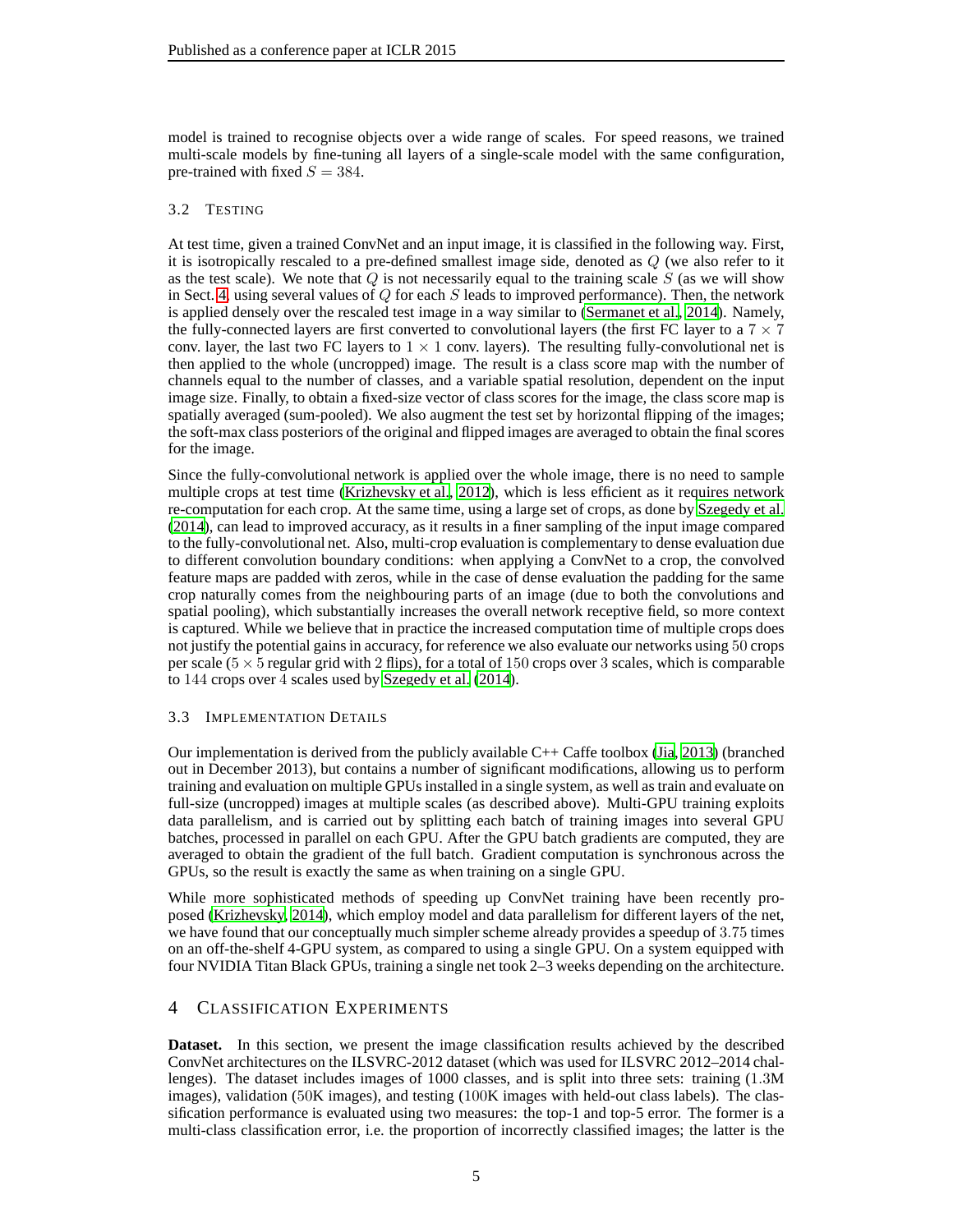main evaluation criterion used in ILSVRC, and is computed as the proportion of images such that the ground-truth category is outside the top-5 predicted categories.

For the majority of experiments, we used the validation set as the test set. Certain experiments were also carried out on the test set and submitted to the official ILSVRC server as a "VGG" team entry to the ILSVRC-2014 competition [\(Russakovsky et al., 2014\)](#page-9-3).

#### 4.1 SINGLE SCALE EVALUATION

We begin with evaluating the performance of individual ConvNet models at a single scale with the layer configurations described in Sect. [2.2.](#page-1-2) The test image size was set as follows:  $Q = S$  for fixed S, and  $Q = 0.5(S_{min} + S_{max})$  for jittered  $S \in [S_{min}, S_{max}]$ . The results of are shown in Table [3.](#page-5-0)

First, we note that using local response normalisation (A-LRN network) does not improve on the model A without any normalisation layers. We thus do not employ normalisation in the deeper architectures (B–E).

Second, we observe that the classification error decreases with the increased ConvNet depth: from 11 layers in A to 19 layers in E. Notably, in spite of the same depth, the configuration C (which contains three  $1 \times 1$  conv. layers), performs worse than the configuration D, which uses  $3 \times 3$  conv. layers throughout the network. This indicates that while the additional non-linearity does help (C is better than B), it is also important to capture spatial context by using conv. filters with non-trivial receptive fields (D is better than C). The error rate of our architecture saturates when the depth reaches 19 layers, but even deeper models might be beneficial for larger datasets. We also compared the net B with a shallow net with five  $5 \times 5$  conv. layers, which was derived from B by replacing each pair of  $3 \times 3$  conv. layers with a single  $5 \times 5$  conv. layer (which has the same receptive field as explained in Sect. [2.3\)](#page-1-3). The top-1 error of the shallow net was measured to be 7% higher than that of B (on a center crop), which confirms that a deep net with small filters outperforms a shallow net with larger filters.

Finally, scale jittering at training time ( $S \in [256; 512]$ ) leads to significantly better results than training on images with fixed smallest side ( $S = 256$  or  $S = 384$ ), even though a single scale is used at test time. This confirms that training set augmentation by scale jittering is indeed helpful for capturing multi-scale image statistics.

| ConvNet config. (Table 1) | smallest image side |            | top-1 val. error $(\%)$ | top-5 val. error $(\%)$ |
|---------------------------|---------------------|------------|-------------------------|-------------------------|
|                           | train $(S)$         | test $(Q)$ |                         |                         |
| A                         | 256                 | 256        | 29.6                    | 10.4                    |
| A-LRN                     | 256                 | 256        | 29.7                    | 10.5                    |
| B                         | 256                 | 256        | 28.7                    | 9.9                     |
|                           | 256                 | 256        | 28.1                    | 9.4                     |
| C                         | 384                 | 384        | 28.1                    | 9.3                     |
|                           | [256;512]           | 384        | 27.3                    | 8.8                     |
|                           | 256                 | 256        | 27.0                    | 8.8                     |
| D                         | 384                 | 384        | 26.8                    | 8.7                     |
|                           | [256;512]           | 384        | 25.6                    | 8.1                     |
|                           | 256                 | 256        | 27.3                    | 9.0                     |
| Е                         | 384                 | 384        | 26.9                    | 8.7                     |
|                           | [256:512]           | 384        | 25.5                    | 8.0                     |

<span id="page-5-0"></span>Table 3: **ConvNet performance at a single test scale.**

#### <span id="page-5-1"></span>4.2 MULTI-SCALE EVALUATION

Having evaluated the ConvNet models at a single scale, we now assess the effect of scale jittering at test time. It consists of running a model over several rescaled versions of a test image (corresponding to different values of Q), followed by averaging the resulting class posteriors. Considering that a large discrepancy between training and testing scales leads to a drop in performance, the models trained with fixed S were evaluated over three test image sizes, close to the training one:  $Q =$  ${S - 32, S, S + 32}$ . At the same time, scale jittering at training time allows the network to be applied to a wider range of scales at test time, so the model trained with variable  $S \in [S_{min}; S_{max}]$ was evaluated over a larger range of sizes  $Q = \{S_{min}, 0.5(S_{min} + S_{max}), S_{max}\}.$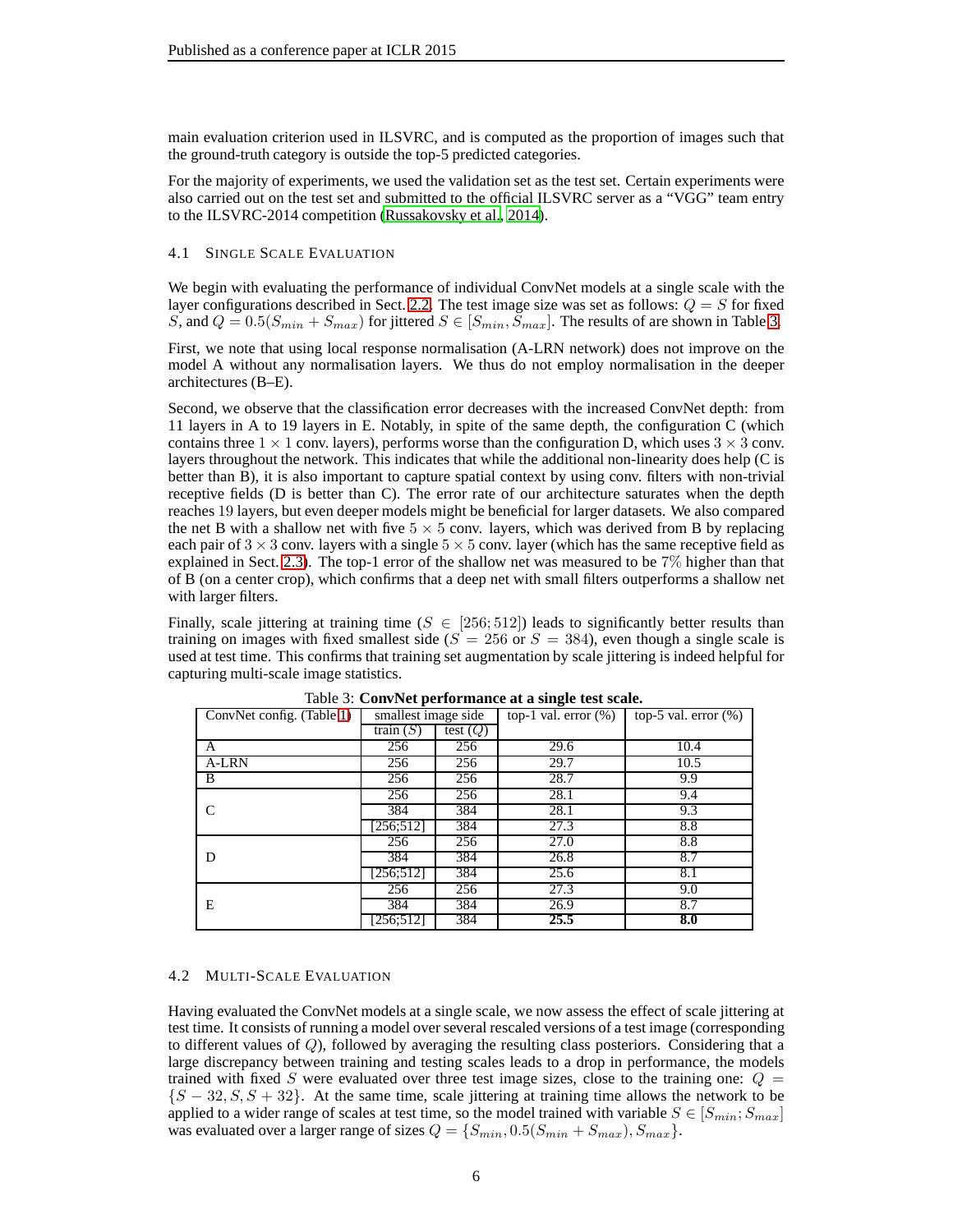The results, presented in Table [4,](#page-6-1) indicate that scale jittering at test time leads to better performance (as compared to evaluating the same model at a single scale, shown in Table [3\)](#page-5-0). As before, the deepest configurations (D and E) perform the best, and scale jittering is better than training with a fixed smallest side S. Our best single-network performance on the validation set is 24.8%/7.5% top-1/top-5 error (highlighted in bold in Table [4\)](#page-6-1). On the test set, the configuration E achieves 7.3% top-5 error.

| ConvNet config. (Table 1) | smallest image side |               | top-1 val. error $(\%)$ | top-5 val. error $(\%)$ |
|---------------------------|---------------------|---------------|-------------------------|-------------------------|
|                           | train $(S)$         | test $(Q)$    |                         |                         |
| B                         | 256                 | 224, 256, 288 | 28.2                    | 9.6                     |
|                           | 256                 | 224, 256, 288 | 27.7                    | 9.2                     |
|                           | 384                 | 352,384,416   | 27.8                    | 9.2                     |
|                           | 256; 512            | 256,384,512   | 26.3                    | 8.2                     |
|                           | 256                 | 224, 256, 288 | 26.6                    | 8.6                     |
| D                         | 384                 | 352,384,416   | 26.5                    | 8.6                     |
|                           | 256; 512            | 256,384,512   | 24.8                    | 7.5                     |
|                           | 256                 | 224,256,288   | 26.9                    | 8.7                     |
| Е                         | 384                 | 352,384,416   | 26.7                    | 8.6                     |
|                           | 256: 512            | 256,384,512   | 24.8                    | 7.5                     |

<span id="page-6-1"></span>Table 4: **ConvNet performance at multiple test scales.**

#### 4.3 MULTI-CROP EVALUATION

In Table [5](#page-6-2) we compare dense ConvNet evaluation with mult-crop evaluation (see Sect. [3.2](#page-4-1) for details). We also assess the complementarity of the two evaluation techniques by averaging their softmax outputs. As can be seen, using multiple crops performs slightly better than dense evaluation, and the two approaches are indeed complementary, as their combination outperforms each of them. As noted above, we hypothesize that this is due to a different treatment of convolution boundary conditions.

Table 5: **ConvNet evaluation techniques comparison.** In all experiments the training scale  $S$  was sampled from [256; 512], and three test scales  $Q$  were considered: {256, 384, 512}.

<span id="page-6-2"></span>

| ConvNet config. (Table 1) | Evaluation method  | top-1 val. error $(\%)$ | top-5 val. error $(\%)$ |
|---------------------------|--------------------|-------------------------|-------------------------|
|                           | dense              | 24.8                    |                         |
|                           | multi-crop         | 24.6                    |                         |
|                           | multi-crop & dense | 24.4                    | 7.2                     |
|                           | dense              | 24.8                    |                         |
|                           | multi-crop         | 24.6                    |                         |
|                           | multi-crop & dense | 24.4                    |                         |

## 4.4 CONVNET FUSION

Up until now, we evaluated the performance of individual ConvNet models. In this part of the experiments, we combine the outputs of several models by averaging their soft-max class posteriors. This improves the performance due to complementarity of the models, and was used in the top ILSVRC submissions in 2012 [\(Krizhevsky et al., 2012](#page-8-0)) and 2013 [\(Zeiler & Fergus](#page-9-0), [2013;](#page-9-0) [Sermanet et al.,](#page-9-1) [2014\)](#page-9-1).

The results are shown in Table [6.](#page-7-1) By the time of ILSVRC submission we had only trained the single-scale networks, as well as a multi-scale model D (by fine-tuning only the fully-connected layers rather than all layers). The resulting ensemble of 7 networks has 7.3% ILSVRC test error. After the submission, we considered an ensemble of only two best-performing multi-scale models (configurations D and E), which reduced the test error to 7.0% using dense evaluation and 6.8% using combined dense and multi-crop evaluation. For reference, our best-performing single model achieves 7.1% error (model E, Table [5\)](#page-6-2).

## <span id="page-6-0"></span>4.5 COMPARISON WITH THE STATE OF THE ART

Finally, we compare our results with the state of the art in Table [7.](#page-7-2) In the classification task of ILSVRC-2014 challenge [\(Russakovsky et al.](#page-9-3), [2014\)](#page-9-3), our "VGG" team secured the 2nd place with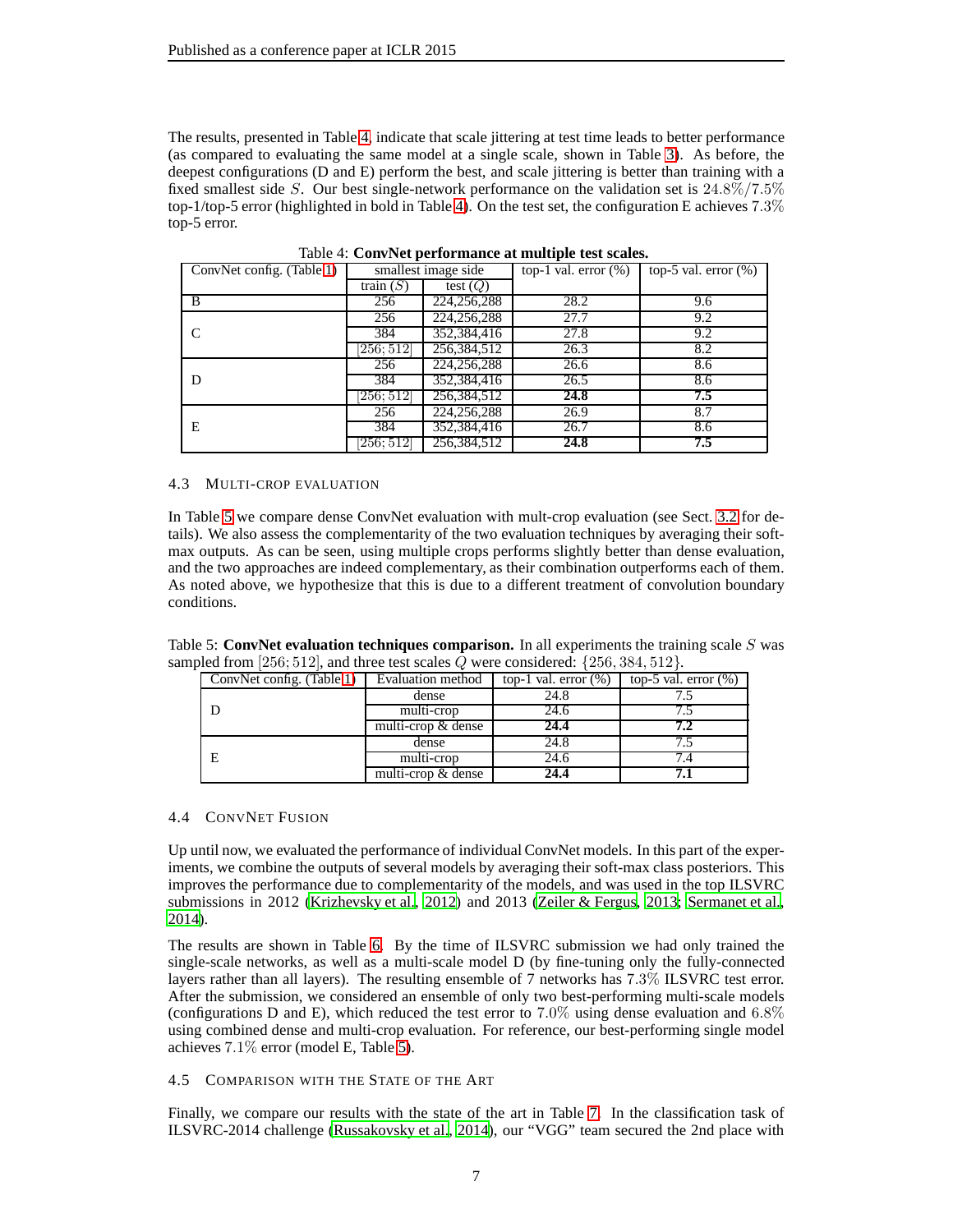| Combined ConvNet models                                                        |      | Error |                                |  |  |
|--------------------------------------------------------------------------------|------|-------|--------------------------------|--|--|
|                                                                                |      |       | top-1 val top-5 val top-5 test |  |  |
| <b>ILSVRC</b> submission                                                       |      |       |                                |  |  |
| $(D/256/224, 256, 288), (D/384/352, 384, 416), (D/1256, 512)/256, 384, 512)$   |      |       |                                |  |  |
| $(C/256/224, 256, 288)$ , $(C/384/352, 384, 416)$                              | 24.7 | 7.5   | 7.3                            |  |  |
| (E/256/224,256,288), (E/384/352,384,416)                                       |      |       |                                |  |  |
| post-submission                                                                |      |       |                                |  |  |
| (D/[256;512]/256,384,512), (E/[256;512]/256,384,512), dense eval.              | 24.0 | 7.1   | 7.0                            |  |  |
| (D/[256;512]/256,384,512), (E/[256;512]/256,384,512), multi-crop               | 23.9 | 7.2   |                                |  |  |
| (D/[256;512]/256,384,512), (E/[256;512]/256,384,512), multi-crop & dense eval. | 23.7 | 6.8   | 6.8                            |  |  |

<span id="page-7-1"></span>

|  | Table 6: Multiple ConvNet fusion results. |  |  |  |
|--|-------------------------------------------|--|--|--|
|--|-------------------------------------------|--|--|--|

7.3% test error using an ensemble of 7 models. After the submission, we decreased the error rate to 6.8% using an ensemble of 2 models.

As can be seen from Table [7,](#page-7-2) our very deep ConvNets significantly outperform the previous generation of models, which achieved the best results in the ILSVRC-2012 and ILSVRC-2013 competitions. Our result is also competitive with respect to the classification task winner (GoogLeNet with 6.7% error) and substantially outperforms the ILSVRC-2013 winning submission Clarifai, which achieved 11.2% with outside training data and 11.7% without it. This is remarkable, considering that our best result is achieved by combining just two models – significantly less than used in most ILSVRC submissions. In terms of the single-net performance, our architecture achieves the best result (7.0% test error), outperforming a single GoogLeNet by 0.9%. Notably, we did not depart from the classical ConvNet architecture of [LeCun et al.](#page-8-8) [\(1989\)](#page-8-8), but improved it by substantially increasing the depth.

<span id="page-7-2"></span>

| Table 7: Comparison with the state of the art in ILSVRC classification. Our method is denoted |
|-----------------------------------------------------------------------------------------------|
| as "VGG". Only the results obtained without outside training data are reported.               |

| Method                                               | top-1 val. error $(\%)$ top-5 val. error $(\%)$ top-5 test error $(\%)$ |      |      |
|------------------------------------------------------|-------------------------------------------------------------------------|------|------|
| VGG (2 nets, multi-crop & dense eval.)               | 23.7                                                                    | 6.8  | 6.8  |
| VGG (1 net, multi-crop & dense eval.)                | 24.4                                                                    | 7.1  | 7.0  |
| VGG (ILSVRC submission, 7 nets, dense eval.)         | 24.7                                                                    | 7.5  | 7.3  |
| GoogLeNet (Szegedy et al., 2014) (1 net)             |                                                                         |      | 7.9  |
| GoogLeNet (Szegedy et al., 2014) (7 nets)            |                                                                         |      | 6.7  |
| MSRA (He et al., 2014) (11 nets)                     |                                                                         |      | 8.1  |
| MSRA (He et al., 2014) (1 net)                       | 27.9                                                                    | 9.1  | 9.1  |
| Clarifai (Russakovsky et al., 2014) (multiple nets)  |                                                                         |      | 11.7 |
| Clarifai (Russakovsky et al., 2014) (1 net)          |                                                                         |      | 12.5 |
| Zeiler & Fergus (Zeiler & Fergus, 2013) (6 nets)     | 36.0                                                                    | 14.7 | 14.8 |
| Zeiler & Fergus (Zeiler & Fergus, 2013) $(1$ net)    | 37.5                                                                    | 16.0 | 16.1 |
| OverFeat (Sermanet et al., 2014) (7 nets)            | 34.0                                                                    | 13.2 | 13.6 |
| OverFeat (Sermanet et al., 2014) (1 net)             | 35.7                                                                    | 14.2 |      |
| Krizhevsky et al. (Krizhevsky et al., 2012) (5 nets) | 38.1                                                                    | 16.4 | 16.4 |
| Krizhevsky et al. (Krizhevsky et al., 2012) (1 net)  | 40.7                                                                    | 18.2 |      |

# <span id="page-7-0"></span>5 CONCLUSION

In this work we evaluated very deep convolutional networks (up to 19 weight layers) for largescale image classification. It was demonstrated that the representation depth is beneficial for the classification accuracy, and that state-of-the-art performance on the ImageNet challenge dataset can be achieved using a conventional ConvNet architecture [\(LeCun et al.](#page-8-8), [1989;](#page-8-8) [Krizhevsky et al.](#page-8-0), [2012\)](#page-8-0) with substantially increased depth. In the appendix, we also show that our models generalise well to a wide range of tasks and datasets, matching or outperforming more complex recognition pipelines built around less deep image representations. Our results yet again confirm the importance of depth in visual representations.

## ACKNOWLEDGEMENTS

This work was supported by ERC grant VisRec no. 228180. We gratefully acknowledge the support of NVIDIA Corporation with the donation of the GPUs used for this research.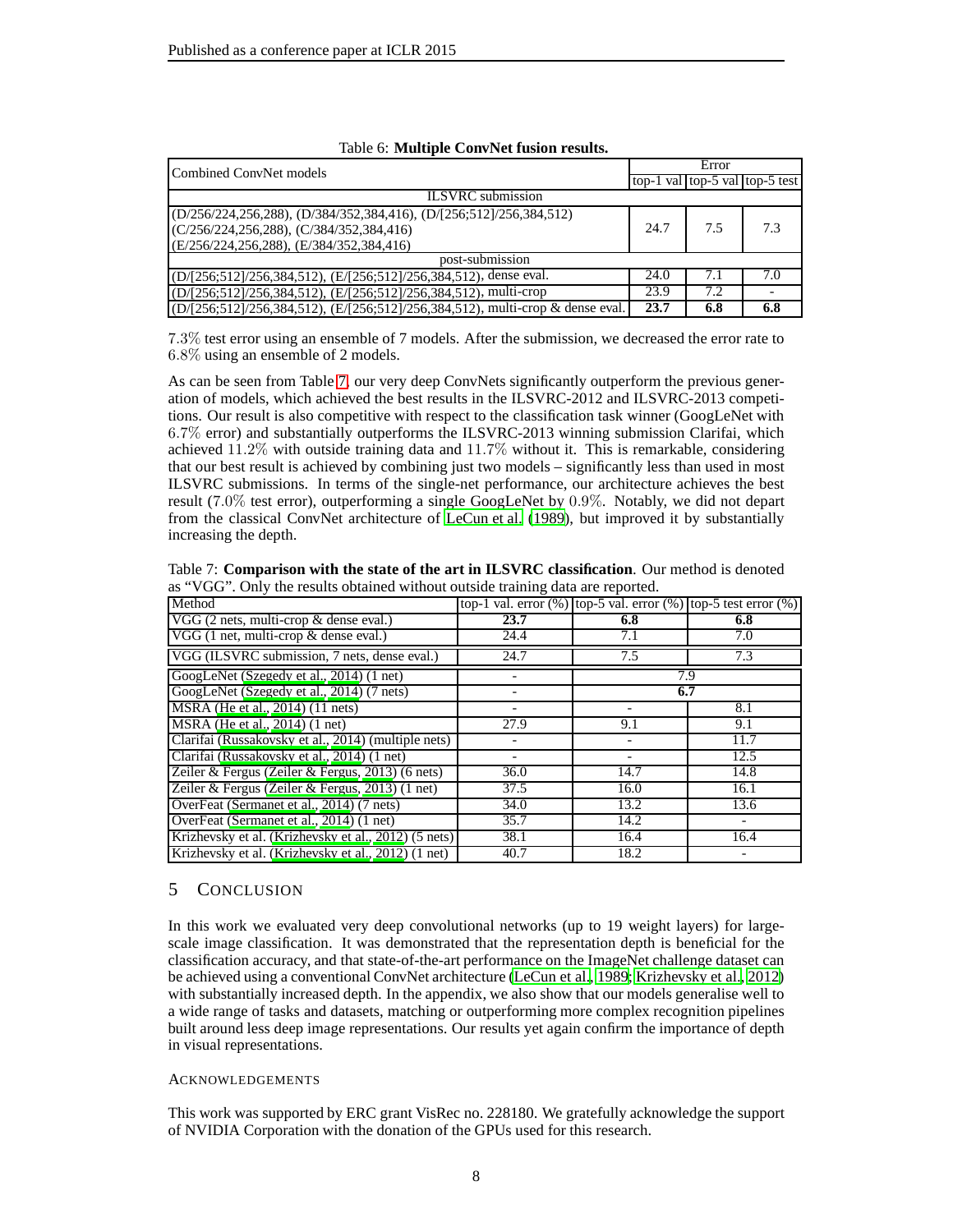### **REFERENCES**

- <span id="page-8-27"></span>Bell, S., Upchurch, P., Snavely, N., and Bala, K. Material recognition in the wild with the materials in context database. *CoRR*, abs/1412.0623, 2014.
- <span id="page-8-15"></span>Chatfield, K., Simonyan, K., Vedaldi, A., and Zisserman, A. Return of the devil in the details: Delving deep into convolutional nets. In *Proc. BMVC.*, 2014.
- <span id="page-8-26"></span>Cimpoi, M., Maji, S., and Vedaldi, A. Deep convolutional filter banks for texture recognition and segmentation. *CoRR*, abs/1411.6836, 2014.
- <span id="page-8-5"></span>Ciresan, D. C., Meier, U., Masci, J., Gambardella, L. M., and Schmidhuber, J. Flexible, high performance convolutional neural networks for image classification. In *IJCAI*, pp. 1237–1242, 2011.
- <span id="page-8-2"></span>Dean, J., Corrado, G., Monga, R., Chen, K., Devin, M., Mao, M., Ranzato, M., Senior, A., Tucker, P., Yang, K., Le, Q. V., and Ng, A. Y. Large scale distributed deep networks. In *NIPS*, pp. 1232–1240, 2012.
- <span id="page-8-1"></span>Deng, J., Dong, W., Socher, R., Li, L.-J., Li, K., and Fei-Fei, L. Imagenet: A large-scale hierarchical image database. In *Proc. CVPR*, 2009.
- <span id="page-8-13"></span>Donahue, J., Jia, Y., Vinyals, O., Hoffman, J., Zhang, N., Tzeng, E., and Darrell, T. Decaf: A deep convolutional activation feature for generic visual recognition. *CoRR*, abs/1310.1531, 2013.
- <span id="page-8-16"></span>Everingham, M., Eslami, S. M. A., Van Gool, L., Williams, C., Winn, J., and Zisserman, A. The Pascal visual object classes challenge: A retrospective. *IJCV*, 111(1):98–136, 2015.
- <span id="page-8-17"></span>Fei-Fei, L., Fergus, R., and Perona, P. Learning generative visual models from few training examples: An incremental bayesian approach tested on 101 object categories. In *IEEE CVPR Workshop of Generative Model Based Vision*, 2004.
- <span id="page-8-19"></span>Girshick, R. B., Donahue, J., Darrell, T., and Malik, J. Rich feature hierarchies for accurate object detection and semantic segmentation. *CoRR*, abs/1311.2524v5, 2014. Published in Proc. CVPR, 2014.
- <span id="page-8-21"></span>Gkioxari, G., Girshick, R., and Malik, J. Actions and attributes from wholes and parts. *CoRR*, abs/1412.2604, 2014.
- <span id="page-8-9"></span>Glorot, X. and Bengio, Y. Understanding the difficulty of training deep feedforward neural networks. In *Proc. AISTATS*, volume 9, pp. 249–256, 2010.
- <span id="page-8-7"></span>Goodfellow, I. J., Bulatov, Y., Ibarz, J., Arnoud, S., and Shet, V. Multi-digit number recognition from street view imagery using deep convolutional neural networks. In *Proc. ICLR*, 2014.
- <span id="page-8-18"></span>Griffin, G., Holub, A., and Perona, P. Caltech-256 object category dataset. Technical Report 7694, California Institute of Technology, 2007.
- <span id="page-8-12"></span>He, K., Zhang, X., Ren, S., and Sun, J. Spatial pyramid pooling in deep convolutional networks for visual recognition. *CoRR*, abs/1406.4729v2, 2014.
- <span id="page-8-22"></span>Hoai, M. Regularized max pooling for image categorization. In *Proc. BMVC.*, 2014.
- <span id="page-8-4"></span>Howard, A. G. Some improvements on deep convolutional neural network based image classification. In *Proc. ICLR*, 2014.
- <span id="page-8-10"></span>Jia, Y. Caffe: An open source convolutional architecture for fast feature embedding. <http://caffe.berkeleyvision.org/>, 2013.
- <span id="page-8-25"></span>Karpathy, A. and Fei-Fei, L. Deep visual-semantic alignments for generating image descriptions. *CoRR*, abs/1412.2306, 2014.
- <span id="page-8-24"></span>Kiros, R., Salakhutdinov, R., and Zemel, R. S. Unifying visual-semantic embeddings with multimodal neural language models. *CoRR*, abs/1411.2539, 2014.
- <span id="page-8-11"></span>Krizhevsky, A. One weird trick for parallelizing convolutional neural networks. *CoRR*, abs/1404.5997, 2014.
- <span id="page-8-0"></span>Krizhevsky, A., Sutskever, I., and Hinton, G. E. ImageNet classification with deep convolutional neural networks. In *NIPS*, pp. 1106–1114, 2012.
- <span id="page-8-8"></span>LeCun, Y., Boser, B., Denker, J. S., Henderson, D., Howard, R. E., Hubbard, W., and Jackel, L. D. Backpropagation applied to handwritten zip code recognition. *Neural Computation*, 1(4):541–551, 1989.
- <span id="page-8-6"></span>Lin, M., Chen, Q., and Yan, S. Network in network. In *Proc. ICLR*, 2014.
- <span id="page-8-23"></span>Long, J., Shelhamer, E., and Darrell, T. Fully convolutional networks for semantic segmentation. *CoRR*, abs/1411.4038, 2014.
- <span id="page-8-20"></span>Oquab, M., Bottou, L., Laptev, I., and Sivic, J. Learning and Transferring Mid-Level Image Representations using Convolutional Neural Networks. In *Proc. CVPR*, 2014.
- <span id="page-8-3"></span>Perronnin, F., Sánchez, J., and Mensink, T. Improving the Fisher kernel for large-scale image classification. In *Proc. ECCV*, 2010.
- <span id="page-8-14"></span>Razavian, A., Azizpour, H., Sullivan, J., and Carlsson, S. CNN Features off-the-shelf: an Astounding Baseline for Recognition. *CoRR*, abs/1403.6382, 2014.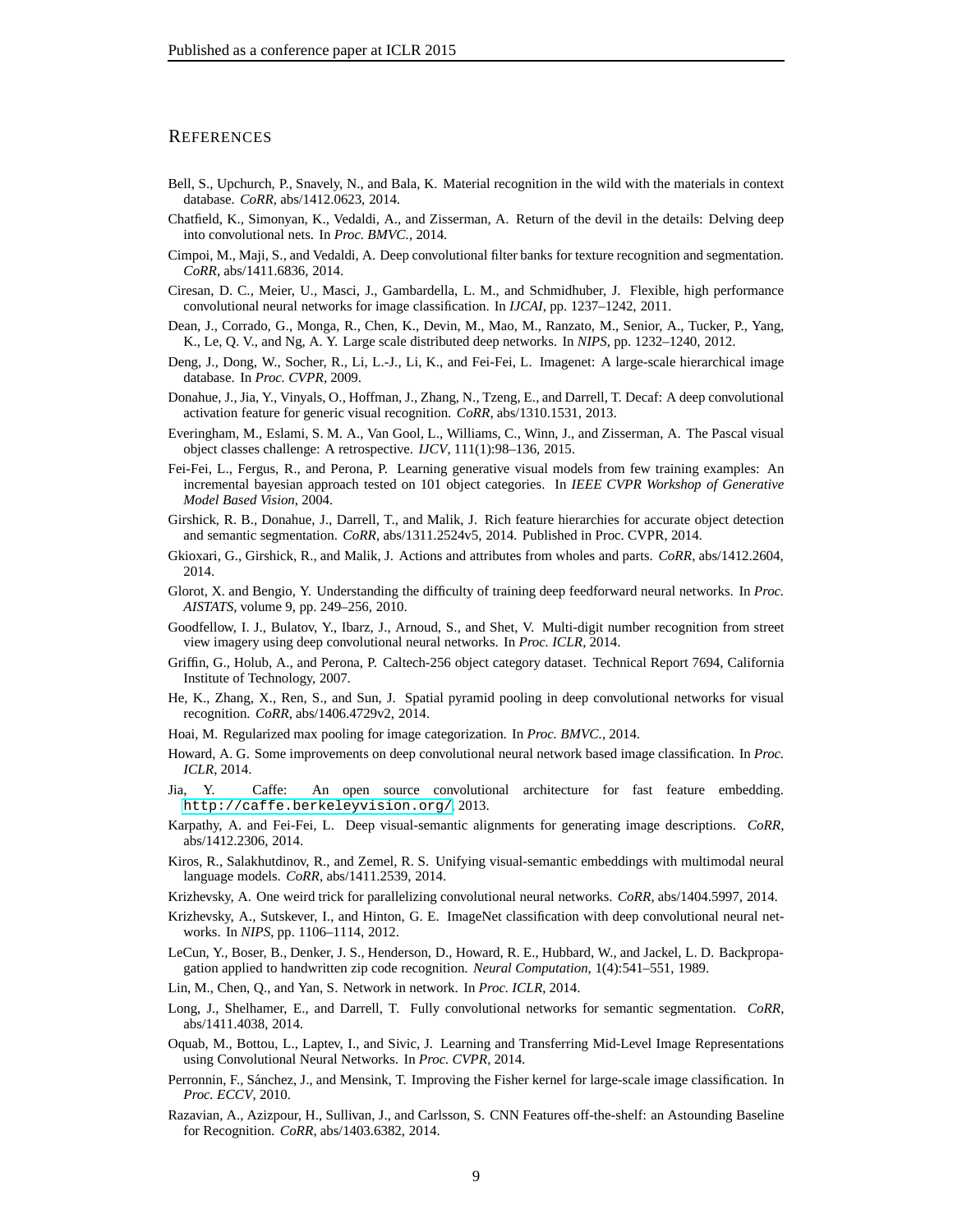- <span id="page-9-3"></span>Russakovsky, O., Deng, J., Su, H., Krause, J., Satheesh, S., Ma, S., Huang, Z., Karpathy, A., Khosla, A., Bernstein, M., Berg, A. C., and Fei-Fei, L. ImageNet large scale visual recognition challenge. *CoRR*, abs/1409.0575, 2014.
- <span id="page-9-1"></span>Sermanet, P., Eigen, D., Zhang, X., Mathieu, M., Fergus, R., and LeCun, Y. OverFeat: Integrated Recognition, Localization and Detection using Convolutional Networks. In *Proc. ICLR*, 2014.
- <span id="page-9-2"></span>Simonyan, K. and Zisserman, A. Two-stream convolutional networks for action recognition in videos. *CoRR*, abs/1406.2199, 2014. Published in Proc. NIPS, 2014.
- <span id="page-9-5"></span>Szegedy, C., Liu, W., Jia, Y., Sermanet, P., Reed, S., Anguelov, D., Erhan, D., Vanhoucke, V., and Rabinovich, A. Going deeper with convolutions. *CoRR*, abs/1409.4842, 2014.
- <span id="page-9-7"></span>Wei, Y., Xia, W., Huang, J., Ni, B., Dong, J., Zhao, Y., and Yan, S. CNN: Single-label to multi-label. *CoRR*, abs/1406.5726, 2014.
- <span id="page-9-4"></span><span id="page-9-0"></span>Zeiler, M. D. and Fergus, R. Visualizing and understanding convolutional networks. *CoRR*, abs/1311.2901, 2013. Published in Proc. ECCV, 2014.

# A LOCALISATION

In the main body of the paper we have considered the classification task of the ILSVRC challenge, and performed a thorough evaluation of ConvNet architectures of different depth. In this section, we turn to the localisation task of the challenge, which we have won in 2014 with 25.3% error. It can be seen as a special case of object detection, where a single object bounding box should be predicted for each of the top-5 classes, irrespective of the actual number of objects of the class. For this we adopt the approach of [Sermanet et al. \(2014\)](#page-9-1), the winners of the ILSVRC-2013 localisation challenge, with a few modifications. Our method is described in Sect. [A.1](#page-9-6) and evaluated in Sect. [A.2.](#page-10-1)

#### <span id="page-9-6"></span>A.1 LOCALISATION CONVNET

To perform object localisation, we use a very deep ConvNet, where the last fully connected layer predicts the bounding box location instead of the class scores. A bounding box is represented by a 4-D vector storing its center coordinates, width, and height. There is a choice of whether the bounding box prediction is shared across all classes (single-class regression, SCR [\(Sermanet et al.,](#page-9-1) [2014\)](#page-9-1)) or is class-specific (per-class regression, PCR). In the former case, the last layer is 4-D, while in the latter it is 4000-D (since there are 1000 classes in the dataset). Apart from the last bounding box prediction layer, we use the ConvNet architecture D (Table [1\)](#page-2-0), which contains 16 weight layers and was found to be the best-performing in the classification task (Sect. [4\)](#page-4-0).

Training. Training of localisation ConvNets is similar to that of the classification ConvNets (Sect. [3.1\)](#page-3-1). The main difference is that we replace the logistic regression objective with a Euclidean loss, which penalises the deviation of the predicted bounding box parameters from the ground-truth. We trained two localisation models, each on a single scale:  $S = 256$  and  $S = 384$  (due to the time constraints, we did not use training scale jittering for our ILSVRC-2014 submission). Training was initialised with the corresponding classification models (trained on the same scales), and the initial learning rate was set to  $10^{-3}$ . We explored both fine-tuning all layers and fine-tuning only the first two fully-connected layers, as done in [\(Sermanet et al.](#page-9-1), [2014\)](#page-9-1). The last fully-connected layer was initialised randomly and trained from scratch.

**Testing.** We consider two testing protocols. The first is used for comparing different network modifications on the validation set, and considers only the bounding box prediction for the ground truth class (to factor out the classification errors). The bounding box is obtained by applying the network only to the central crop of the image.

The second, fully-fledged, testing procedure is based on the dense application of the localisation ConvNet to the whole image, similarly to the classification task (Sect. [3.2\)](#page-4-1). The difference is that instead of the class score map, the output of the last fully-connected layer is a set of bounding box predictions. To come up with the final prediction, we utilise the greedy merging procedure of [Sermanet et al. \(2014\)](#page-9-1), which first merges spatially close predictions (by averaging their coordinates), and then rates them based on the class scores, obtained from the classification ConvNet. When several localisation ConvNets are used, we first take the union of their sets of bounding box predictions, and then run the merging procedure on the union. We did not use the multiple pooling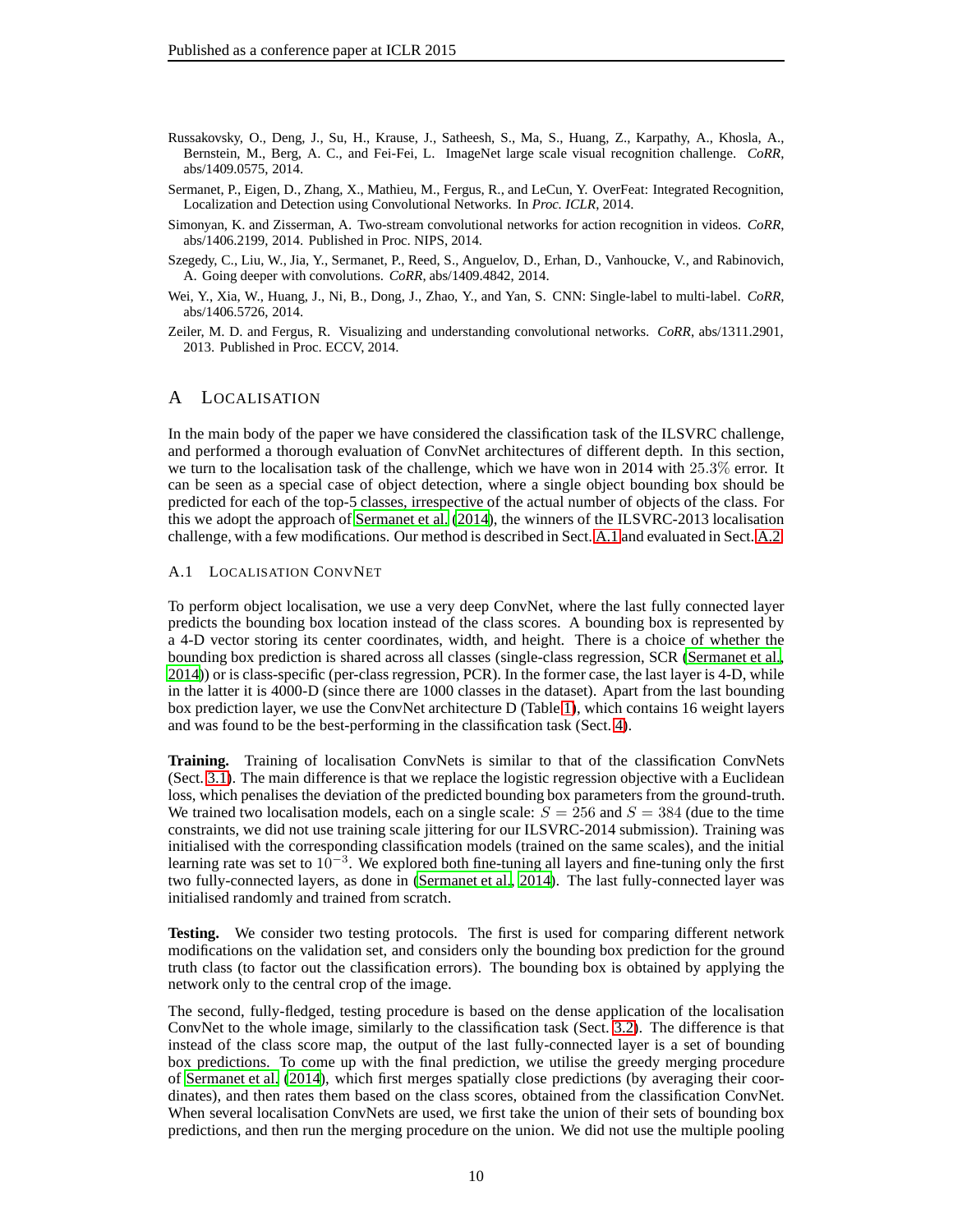<span id="page-10-1"></span>offsets technique of [Sermanet et al.](#page-9-1) [\(2014\)](#page-9-1), which increases the spatial resolution of the bounding box predictions and can further improve the results.

#### A.2 LOCALISATION EXPERIMENTS

In this section we first determine the best-performing localisation setting (using the first test protocol), and then evaluate it in a fully-fledged scenario (the second protocol). The localisation error is measured according to the ILSVRC criterion [\(Russakovsky](#page-9-3) et al., [2014\)](#page-9-3), i.e. the bounding box prediction is deemed correct if its intersection over union ratio with the ground-truth bounding box is above 0.5.

**Settings comparison.** As can be seen from Table [8,](#page-10-2) per-class regression (PCR) outperforms the class-agnostic single-class regression (SCR), which differs from the findings of [Sermanet et al.](#page-9-1) [\(2014\)](#page-9-1), where PCR was outperformed by SCR. We also note that fine-tuning all layers for the localisation task leads to noticeably better results than fine-tuning only the fully-connected layers (as done in [\(Sermanet et al., 2014\)](#page-9-1)). In these experiments, the smallest images side was set to  $S = 384$ ; the results with  $S = 256$  exhibit the same behaviour and are not shown for brevity.

<span id="page-10-2"></span>Table 8: **Localisation error for different modifications** with the simplified testing protocol: the bounding box is predicted from a single central image crop, and the ground-truth class is used. All ConvNet layers (except for the last one) have the configuration D (Table [1\)](#page-2-0), while the last layer performs either single-class regression (SCR) or per-class regression (PCR).

|                |            | Fine-tuned layers regression type GT class localisation error |
|----------------|------------|---------------------------------------------------------------|
| 1st and 2nd FC | <b>SCR</b> | 36.4                                                          |
|                | PCR        | 34.3                                                          |
|                |            | 33.1                                                          |

**Fully-fledged evaluation.** Having determined the best localisation setting (PCR, fine-tuning of all layers), we now apply it in the fully-fledged scenario, where the top-5 class labels are predicted using our best-performing classification system (Sect. [4.5\)](#page-6-0), and multiple densely-computed bounding box predictions are merged using the method of [Sermanet et al.](#page-9-1) [\(2014\)](#page-9-1). As can be seen from Ta-ble [9,](#page-10-3) application of the localisation ConvNet to the whole image substantially improves the results compared to using a center crop (Table [8\)](#page-10-2), despite using the top-5 predicted class labels instead of the ground truth. Similarly to the classification task (Sect. [4\)](#page-4-0), testing at several scales and combining the predictions of multiple networks further improves the performance.

<span id="page-10-3"></span>

| <b>Table 9: Localisation error</b> |                                 |      |                                 |  |  |
|------------------------------------|---------------------------------|------|---------------------------------|--|--|
|                                    | smallest image side             |      | top-5 localisation error $(\%)$ |  |  |
| train $(S)$                        | test $(Q)$                      | val. | test.                           |  |  |
| 256                                | 256                             | 29.5 |                                 |  |  |
| 384                                | 384                             | 28.2 | 26.7                            |  |  |
| 384                                | 352.384                         | 27.5 |                                 |  |  |
|                                    | fusion: 256/256 and 384/352,384 | 26.9 | 25.3                            |  |  |

**Comparison with the state of the art.** We compare our best localisation result with the state of the art in Table [10.](#page-11-0) With 25.3% test error, our "VGG" team won the localisation challenge of ILSVRC-2014 [\(Russakovsky et al.](#page-9-3), [2014\)](#page-9-3). Notably, our results are considerably better than those of the ILSVRC-2013 winner Overfeat [\(Sermanet et al., 2014\)](#page-9-1), even though we used less scales and did not employ their resolution enhancement technique. We envisage that better localisation performance can be achieved if this technique is incorporated into our method. This indicates the performance advancement brought by our very deep ConvNets – we got better results with a simpler localisation method, but a more powerful representation.

# <span id="page-10-0"></span>B GENERALISATION OF VERY DEEP FEATURES

In the previous sections we have discussed training and evaluation of very deep ConvNets on the ILSVRC dataset. In this section, we evaluate our ConvNets, pre-trained on ILSVRC, as feature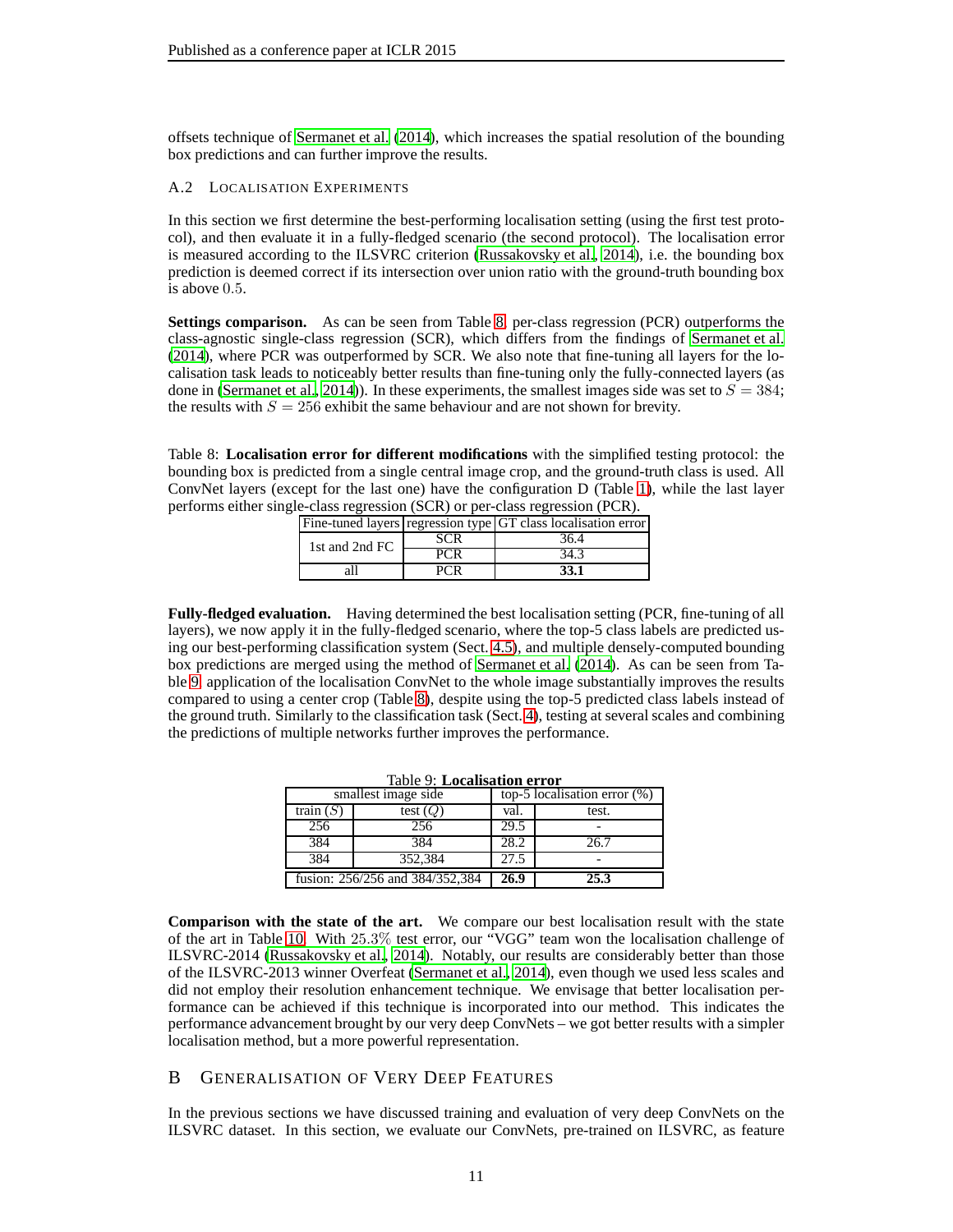<span id="page-11-0"></span>

| Method                                      | top-5 val. error $(\%)$ top-5 test error $(\%)$ |      |
|---------------------------------------------|-------------------------------------------------|------|
| <b>VGG</b>                                  | 26.9                                            | 25.3 |
| GoogLeNet (Szegedy et al., 2014)            |                                                 | 26.7 |
| OverFeat (Sermanet et al., 2014)            | 30.0                                            | 29.9 |
| Krizhevsky et al. (Krizhevsky et al., 2012) |                                                 | 34.2 |

Table 10: **Comparison with the state of the art in ILSVRC localisation**. Our method is denoted as "VGG".

extractors on other, smaller, datasets, where training large models from scratch is not feasible due to over-fitting. Recently, there has been a lot of interest in such a use case [\(Zeiler & Fergus, 2013](#page-9-0); [Donahue et al., 2013;](#page-8-13) [Razavian et al.](#page-8-14), [2014;](#page-8-14) [Chatfield et al.,](#page-8-15) [2014\)](#page-8-15), as it turns out that deep image representations, learnt on ILSVRC, generalise well to other datasets, where they have outperformed hand-crafted representations by a large margin. Following that line of work, we investigate if our models lead to better performance than more shallow models utilised in the state-of-the-art methods. In this evaluation, we consider two models with the best classification performance on ILSVRC (Sect. [4\)](#page-4-0) – configurations "Net-D" and "Net-E" (which we made publicly available).

To utilise the ConvNets, pre-trained on ILSVRC, for image classification on other datasets, we remove the last fully-connected layer (which performs 1000-way ILSVRC classification), and use 4096-D activations of the penultimate layer as image features, which are aggregated across multiple locations and scales. The resulting image descriptor is  $L_2$ -normalised and combined with a linear SVM classifier, trained on the target dataset. For simplicity, pre-trained ConvNet weights are kept fixed (no fine-tuning is performed).

Aggregation of features is carried out in a similar manner to our ILSVRC evaluation procedure (Sect. [3.2\)](#page-4-1). Namely, an image is first rescaled so that its smallest side equals Q, and then the network is densely applied over the image plane (which is possible when all weight layers are treated as convolutional). We then perform global average pooling on the resulting feature map, which produces a 4096-D image descriptor. The descriptor is then averaged with the descriptor of a horizontally flipped image. As was shown in Sect. [4.2,](#page-5-1) evaluation over multiple scales is beneficial, so we extract features over several scales Q. The resulting multi-scale features can be either stacked or pooled across scales. Stacking allows a subsequent classifier to learn how to optimally combine image statistics over a range of scales; this, however, comes at the cost of the increased descriptor dimensionality. We return to the discussion of this design choice in the experiments below. We also assess late fusion of features, computed using two networks, which is performed by stacking their respective image descriptors.

| actificated using Converges pre-trained on the <i>extended</i> TES VKC dataset (2000 classes). |                    |                               |                                                   |                |  |  |
|------------------------------------------------------------------------------------------------|--------------------|-------------------------------|---------------------------------------------------|----------------|--|--|
| Method                                                                                         |                    | VOC-2007   VOC-2012           | Caltech-101                                       | Caltech-256    |  |  |
|                                                                                                | $(\text{mean AP})$ |                               | (mean AP) (mean class recall) (mean class recall) |                |  |  |
| Zeiler & Fergus (Zeiler & Fergus, 2013)                                                        |                    | 79.0                          | $86.5 \pm 0.5$                                    | $74.2 \pm 0.3$ |  |  |
| Chatfield et al. (Chatfield et al., 2014)                                                      | 82.4               | 83.2                          | $88.4 \pm 0.6$                                    | $77.6 \pm 0.1$ |  |  |
| He et al. (He et al., $2014$ )                                                                 | 82.4               |                               | $93.4 \pm 0.5$                                    |                |  |  |
| Wei et al. (Wei et al., 2014)                                                                  |                    | $81.5(85.2^*)$ $81.7(90.3^*)$ |                                                   |                |  |  |
| VGG Net-D (16 layers)                                                                          | 89.3               | 89.0                          | $91.8 + 1.0$                                      | $85.0 \pm 0.2$ |  |  |
| VGG Net-E (19 layers)                                                                          | 89.3               | 89.0                          | $92.3 \pm 0.5$                                    | $85.1 \pm 0.3$ |  |  |
| $VGG$ Net-D $\&$ Net-E                                                                         | 89.7               | 89.3                          | $92.7 \pm 0.5$                                    | $86.2 \pm 0.3$ |  |  |

<span id="page-11-1"></span>Table 11: **Comparison with the state of the art in image classification on VOC-2007, VOC-2012, Caltech-101, and Caltech-256**. Our models are denoted as "VGG". Results marked with \* were achieved using ConvNets pre-trained on the *extended* ILSVRC dataset (2000 classes).

**Image Classification on VOC-2007 and VOC-2012.** We begin with the evaluation on the image classification task of PASCAL VOC-2007 and VOC-2012 benchmarks [\(Everingham et al.](#page-8-16), [2015](#page-8-16)). These datasets contain 10K and 22.5K images respectively, and each image is annotated with one or several labels, corresponding to 20 object categories. The VOC organisers provide a pre-defined split into training, validation, and test data (the test data for VOC-2012 is not publicly available; instead, an official evaluation server is provided). Recognition performance is measured using mean average precision (mAP) across classes.

Notably, by examining the performance on the validation sets of VOC-2007 and VOC-2012, we found that aggregating image descriptors, computed at multiple scales, by averaging performs sim-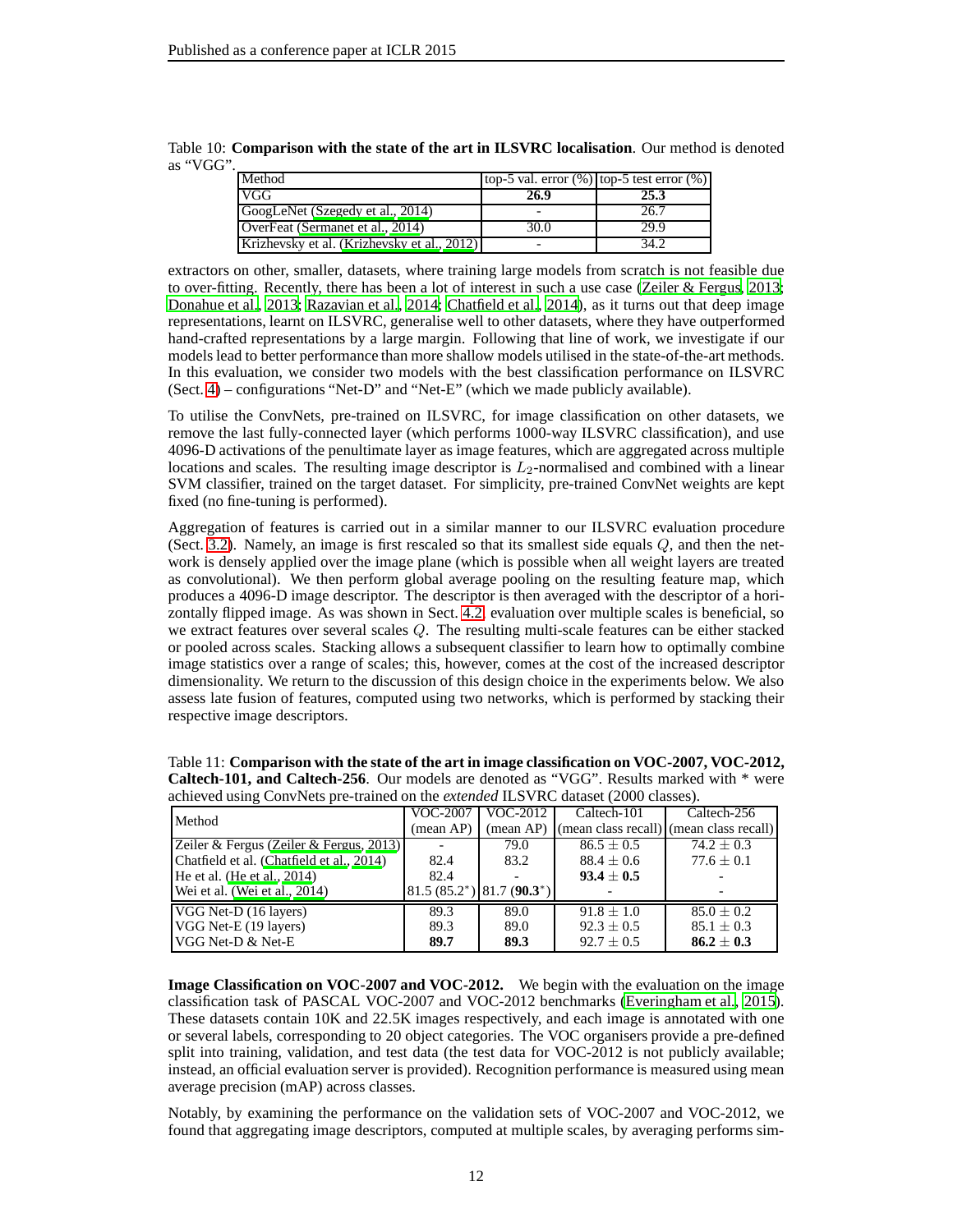ilarly to the aggregation by stacking. We hypothesize that this is due to the fact that in the VOC dataset the objects appear over a variety of scales, so there is no particular scale-specific semantics which a classifier could exploit. Since averaging has a benefit of not inflating the descriptor dimensionality, we were able to aggregated image descriptors over a wide range of scales:  $Q \in \{256, 384, 512, 640, 768\}$ . It is worth noting though that the improvement over a smaller range of {256, 384, 512} was rather marginal (0.3%).

The test set performance is reported and compared with other approaches in Table [11.](#page-11-1) Our networks "Net-D" and "Net-E" exhibit identical performance on VOC datasets, and their combination slightly improves the results. Our methods set the new state of the art across image representations, pretrained on the ILSVRC dataset, outperforming the previous best result of [Chatfield et al. \(2014](#page-8-15)) by more than 6%. It should be noted that the method of [Wei et al. \(2014\)](#page-9-7), which achieves  $1\%$  better mAP on VOC-2012, is pre-trained on an extended 2000-class ILSVRC dataset, which includes additional 1000 categories, semantically close to those in VOC datasets. It also benefits from the fusion with an object detection-assisted classification pipeline.

**Image Classification on Caltech-101 and Caltech-256.** In this section we evaluate very deep features on Caltech-101 [\(Fei-Fei et al.](#page-8-17), [2004\)](#page-8-17) and Caltech-256 [\(Griffin et al., 2007](#page-8-18)) image classification benchmarks. Caltech-101 contains 9K images labelled into 102 classes (101 object categories and a background class), while Caltech-256 is larger with 31K images and 257 classes. A standard evaluation protocol on these datasets is to generate several random splits into training and test data and report the average recognition performance across the splits, which is measured by the mean class recall (which compensates for a different number of test images per class). Following [Chatfield et al.](#page-8-15) [\(2014\)](#page-8-15); [Zeiler & Fergus \(2013](#page-9-0)); [He et al. \(2014\)](#page-8-12), on Caltech-101 we generated 3 random splits into training and test data, so that each split contains 30 training images per class, and up to 50 test images per class. On Caltech-256 we also generated 3 splits, each of which contains 60 training images per class (and the rest is used for testing). In each split, 20% of training images were used as a validation set for hyper-parameter selection.

We found that unlike VOC, on Caltech datasets the stacking of descriptors, computed over multiple scales, performs better than averaging or max-pooling. This can be explained by the fact that in Caltech images objects typically occupy the whole image, so multi-scale image features are semantically different (capturing the whole object *vs*. object parts), and stacking allows a classifier to exploit such scale-specific representations. We used three scales  $Q \in \{256, 384, 512\}$ .

Our models are compared to each other and the state of the art in Table [11.](#page-11-1) As can be seen, the deeper 19-layer Net-E performs better than the 16-layer Net-D, and their combination further improves the performance. On Caltech-101, our representations are competitive with the approach of [He et al.](#page-8-12) [\(2014\)](#page-8-12), which, however, performs significantly worse than our nets on VOC-2007. On Caltech-256, our features outperform the state of the art [\(Chatfield et al., 2014\)](#page-8-15) by a large margin (8.6%).

**Action Classification on VOC-2012.** We also evaluated our best-performing image representation (the stacking of Net-D and Net-E features) on the PASCAL VOC-2012 action classification task [\(Everingham et al.](#page-8-16), [2015\)](#page-8-16), which consists in predicting an action class from a single image, given a bounding box of the person performing the action. The dataset contains 4.6K training images, labelled into 11 classes. Similarly to the VOC-2012 object classification task, the performance is measured using the mAP. We considered two training settings: (i) computing the ConvNet features on the whole image and ignoring the provided bounding box; (ii) computing the features on the whole image and on the provided bounding box, and stacking them to obtain the final representation. The results are compared to other approaches in Table [12.](#page-13-1)

Our representation achieves the state of art on the VOC action classification task even without using the provided bounding boxes, and the results are further improved when using both images and bounding boxes. Unlike other approaches, we did not incorporate any task-specific heuristics, but relied on the representation power of very deep convolutional features.

**Other Recognition Tasks.** Since the public release of our models, they have been actively used by the research community for a wide range of image recognition tasks, consistently outperforming more shallow representations. For instance, [Girshick et al. \(2014](#page-8-19)) achieve the state of the object detection results by replacing the ConvNet of [Krizhevsky et al.](#page-8-0) [\(2012\)](#page-8-0) with our 16-layer model. Similar gains over a more shallow architecture of [Krizhevsky et al. \(2012](#page-8-0)) have been ob-